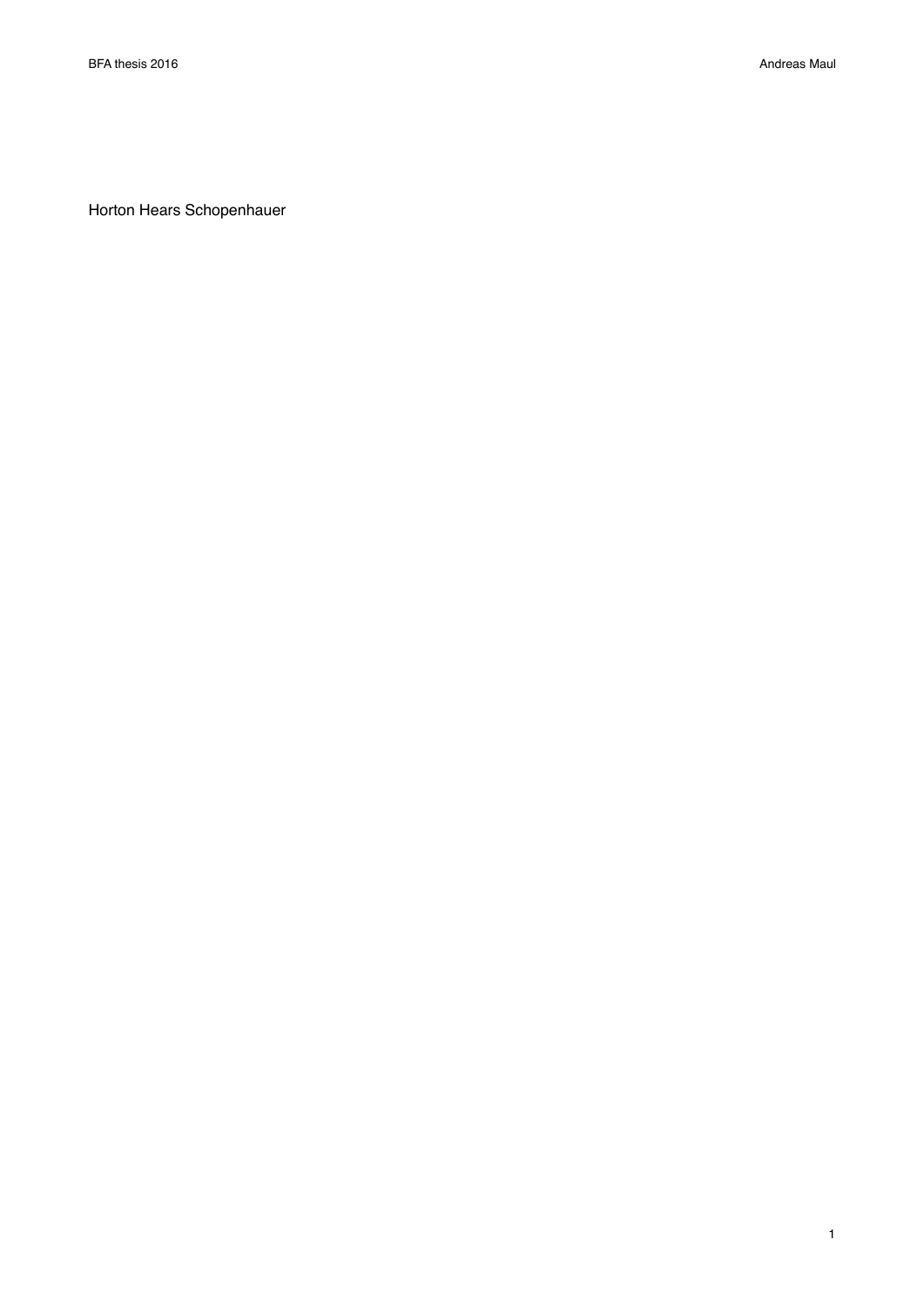the subjective alignment

matter

compassion

theoretical aesthetics

thoughts as part of matter

fog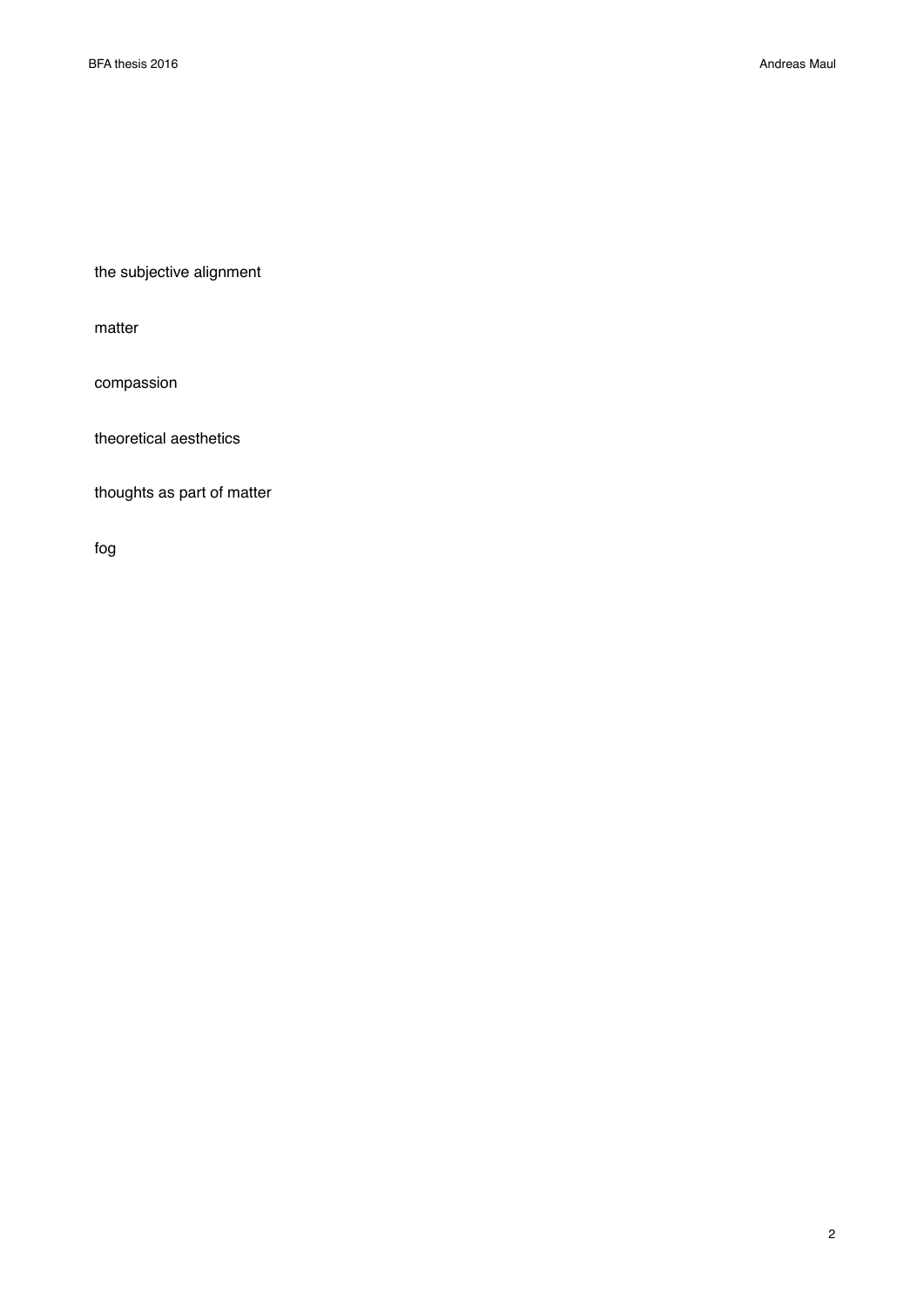#### BFA thesis 2016 Andreas Maul

An alignment of translucent representations.

When something is real it, in reality, does not necessary explain the current state of something. Instead it offers up the opportunity for the individual to reflect upon the degree of pragmatism with which something is or can be concluded.

However if one is to examine such a subject in a more multi-dimensional way and not just in the first or second degree. We, as a collective, must establish a fragrance of tolerance as well as an idealistic set of rules. Without rules there is no play. Though wishing to keep everything at a minimal set of values so to embody every side of a subject, we must so forth consider alignment preferred over agreement.

### *An inflexible matter becomes an oscillating, stable representation of reality.*

I will postulate that within this statement above, are incorporated ideas of what can and will be considered an alignment of reality.

The inflexible matter transcends through the different meanings, associations and/ or connotations and gives room for the alignment of those, so that they doesn't contradict one another, but instead considers an "oscillating-representation".

# The matter of matter

<span id="page-2-1"></span>Vibrations play the key role in the concept of movement of particles<sup>[1](#page-2-0)</sup>. These, the building blocks of the world, are small enough that we know they exist yet still somewhat abstract to most people. Skilled scientists in Switzerland has been able to record measurements of a manipulated behaviour. But, can We ever measure on something untouched, not looked at, something that may leave the smallest trace and effect? There exists a concept within chemistry that can reflect back into almost every socio philosophical idea since forever anyone can remember. The Heisenberg equation, or, The Heisenberg Uncertainty Principle, is the idea that measuring (observing) a certain phenomenon changes its very state of existence. In other words; once you look at something, that thing changes thereafter.

Say you are looking at a piece of art, you experience it through your sensory apparatus, you analyse with you cognitive abilities and you feel it through the uncertainty principle. Has that piece of art then changed? or have you as the subject of the experience?.

Referencing back to the paragraph on alignment, I find it considerably peculiar to consider that a painting changes not only to me, but everyone else as well as itself the moment no-one is looking at it, only to rapidly change the moment the lights come back on again.

Imagine, please, that an object consisting of a matter with a viscosity greater than water, yet with one much lower than concrete or glass. This piece will change due to its materiality. Slowly, but surely it will become something that affects itself as well as aligns itself to the walls around it. Please consider that this object is a painting. It is placed on a wall in an empty room and there it stays. no one will ever see it again. It of cause has very little impact on that room except the fact that the it is no longer is empty, though the idea of it being there can shine some light on how fluctuating concepts can be looked at.

It is no longer just the painting being observed, it is the phenomenon of that painting, alone in that room. It is now as a sphere within a cube. A conceptual way of three dimensionally squaring a circle, though still kept within theoretical hypothesis.

Going further with this thought device, We can now observe it, while it changes through the stages of oscillation and let it resonate back unto our perception, circumventing linear communication and now considering the aesthetics of something that exists in alignment with the reality of the viewer yet with its own authority to exist.

<span id="page-2-0"></span><sup>&</sup>lt;sup>[1](#page-2-1)</sup> particles vibrate (as proven through 3rd law of thermodynamics) thus making them behave like waves.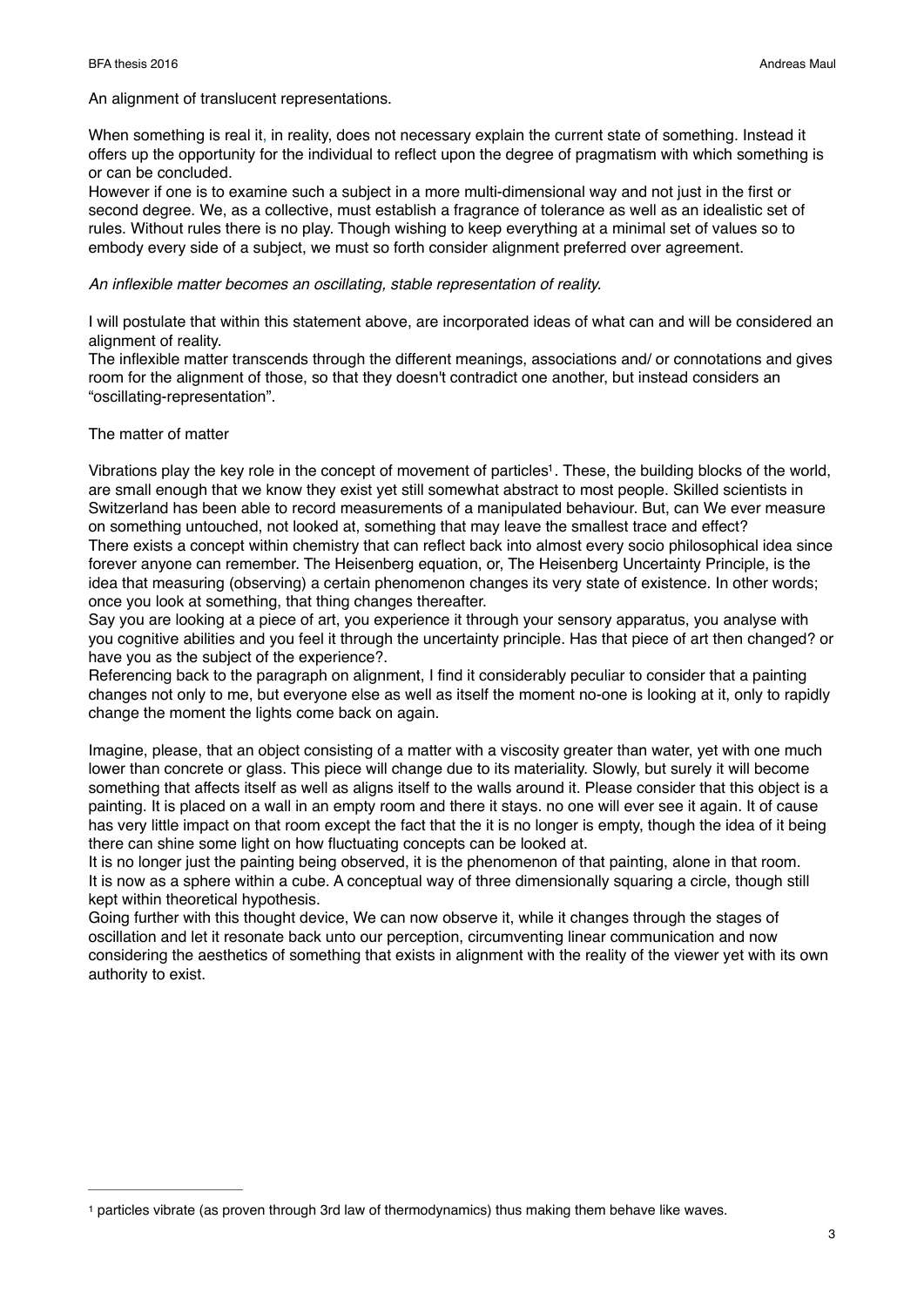### *Horton Hears A Who*

*Horton Hears a Who* is a children's story by the american author Dr. Seuss. The main premise of the story is about an elephant stumbling upon a speck of dust floating in the Jungle of Nool. Upon investigation of the speck, Horton discovers the tiny city of Who-ville and its residents, the Whos, whom he can hear but cannot see. The who's has an entire minuscule society, complete with culture, history and communal concepts. Besides being one of my personal favourite pieces of literature, it is a story of unconditional compassion. The beast cannot see the Who's but he chooses to trust a voice only he can hears. He sets out to protect this speck of dust with the fiery determination of an elephant.

This complex yet very simple premise speaks of numerous subjects worth exploring. The obvious fascination is the idea that something as complete as an entire intelligible living world can exist outside our visual parameter. It is most unlikely that an entire city of living individuals can structure itself like this, but by proxy of humour; behaviour signifies intelligence, even if very basic, intelligence can be traced to consciousness as well as behaviour can. A society or city, can be understood as a complex symbiosis of individuals unconsciously working together for the benefit of the collective. This is how one could explain how an ordinary speck of dust or even something as small as a particle, can in fact be regarded as conscious and to be treated with compassion.

This leads me to the next great idea within the story of Horton, the unconditional compassion the beast posses. Besides questioning his own sanity he is overwhelmed with protecting the Whos. This juxtaposition of sacrificing rationality and critical thinking to be able to be compassionate. It is somewhat uncanny that to sympathise with something, with what you have no evidence of even exists beside that tiny (inner) voice, one must ideally give up parts of ones sense of self.

*"It is compassion, or mitleid (fellow-feeling), which Schopenhauer argued is the real basis of morality, rather than rational rules (…) Moral behavior consists of an intuitive recognition that we are all manifestations of the will to live. All the great religions (…) were attempts to express this metaphysical reality (…). What unites us all is the realization that life itself consists of endless suffering through the pursuit of goals which can never be satisfied. This pursuit ultimately results in a meaningless death.["2](#page-3-0)*

<span id="page-3-1"></span>This statement by Schopenhauer is to some degree relevant today and within the story of Horton the elephant, but I find trouble in the last sentence. wether or not death is meaningless is to consider ones own existence higher, and not recognising that when one dies and starts to decompose or even gets cremated, it is in fact only a scattering of the consciousness. It is tremendously difficult to actually destroy matter. To make something cease to exist and not just change form. I haven't found any physical examples of such. Ideas and concepts can be destroyed, media can go out of date, but there will always exist a trace of it or it will have developed and transformed.

Nietzsche wrote in his own journal about reading Schopenhauers book *"the world as will and representation"*  that it was a truly moral and aesthetic way of thinking.

### Aesth Ethics

Broken into pieces aesthetics can be understood as deriving from the greek esthesia, meaning; feeling, perception, sensation. Ethics I won't go into here, but overall it can roughly be defined as the concept of good, beautiful, right vs. terrible, ugly, wrong.

This leaves us in a situation of having to consider everything within a frame of artistic practice, with aesthetics as, the study of what is good and bad, through feeling, sensation and perception. or in other more rational words; the redistribution or renegotiation of matter giving rise to a multitude of understandings as well as questions to reason and formulae to classical concepts of beauty.

It is with this construct I would like to return to the question of the aestheticism of the lonely painting. Whilst considering the vague definition of aesthetics, as well as my previous reflections on the uncertainty principle, can I infuse some form of projection to the idea that this thought device is thoroughly aesthetic, and is meeting requirements for both artistic practice as well as contemporary sense of something equally uncertain and vague as art.

<span id="page-3-0"></span><sup>&</sup>lt;sup>2</sup> [https://philosophynow.org/issues/29/Nietzsche\\_and\\_Schopenhauer\\_On\\_Compassion](https://philosophynow.org/issues/29/Nietzsche_and_Schopenhauer_On_Compassion)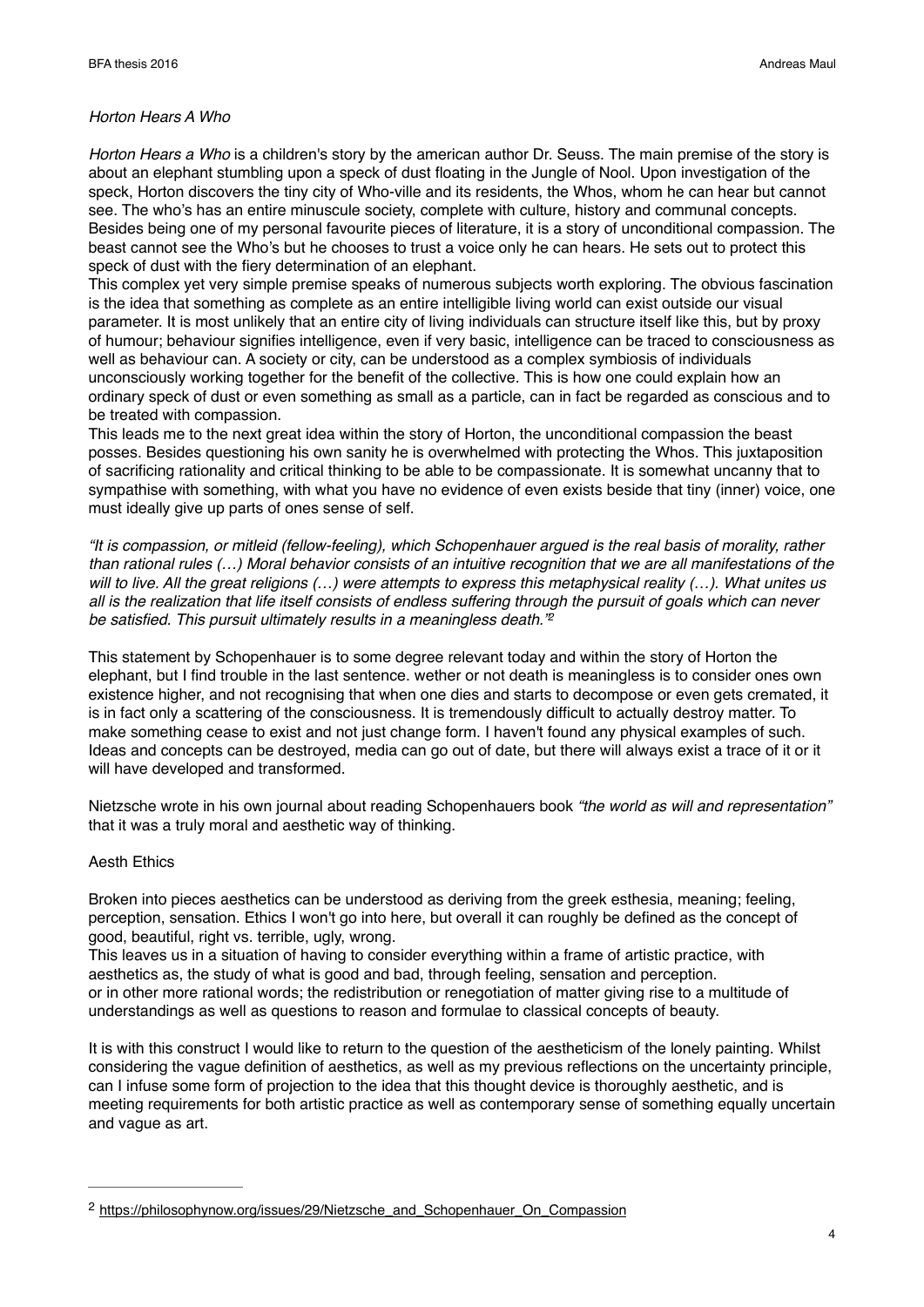All this is to me somewhat incomprehensible at this moment, even though these are thoughts and questions that have been puzzling me for a while, and then left me, only to resurface and bother me tremendously.

So to bother everyone even more there is a third idea of aesthetics that is relevant to this bulk hypotheses. This comes to effect by this definition of aesthetics<sup>[3](#page-4-0)</sup>:

# <span id="page-4-2"></span>*"aesthetics may be measured and valued by expediency, disguise, sacrifice, correctness, preparation, paradox, unity and originality."*

concluding this somewhat strange quotation I again postulate that to make something that is considered of aesthetic value, these conditions must align with one another and be played as a set of goals to the rules. That is how anarchy is irrelevant in art. In relation to painting that leaves me at a very desolate place. In fact it leaves me at the place I began this thought. There is painting in an else empty room and no one will ever see it, yet the painting changes over time, due to its materiality. Therefore giving me the opportunity to ask can this thought device be aesthetic? In my judgement it embodies all of the conditions of understanding aesthetics from within the loose definitions of art today.

Is this a viable format of artistic practise? Am I still a painter even if all I do is feel, perceive & sense, and I project these unto others in a suggestive manner of what could be right or wrong. Inspiring internal conflict in as many people with or with no ties to the artistic field as possible? A thought can undoubtedly be aesthetic.

### Retroactive precognition

In 2011, Daryl J. Bem published the article "Feeling the Future: Experimental Evidence for Anomalous Retroactive Influences on Cognition and Affect" in the Journal of Personality and Social Psychology.

For this study dr. D.J. Bem tested 1000 students by having them categorise random words that they would later commit to memory. The results showed that the students were more likely to recall words in the present if they later memorised them. This serves as evidence that our minds stretch through time.

In recent years the scientific field of Noetices. This study area started as a philosophical discourse with Aristotle, but in our time many of the doctrines can be measured more accurately instead of the previous speculative. And this way of thinking is giving not only winning ground among intellectuals, but is producing results. One of the more populistic experiments done within this field, is the shaping of ice crystals. Scientists had buddhist monks meditate on water slowly being cooled to a frozen state. The minuscule ice crystals would form depending on the topic of the meditation.

With these two latest examples I've argued that the mind can move through time and space, influence matter as well as shape certain areas of ones own existents.

<span id="page-4-3"></span>To summarise a bit, the topics of discussion has been; The subjective reality, matter, compassion towards sentients<sup>[4](#page-4-1)</sup>, theoretical aesthetics and thoughts as part of matter.

The interesting part of all this is that, since studying fine arts I've been taught very few things. Most of my knowledge and skills I've acquired myself with the interference of my professors.

Whose purpose it seems is to manipulate my conscious and sub conscious parts so to seek out different directions as great puppeteers. My question then is, all that I know now, as in this very moment, is that all information I will be meant to relive and memorise so to get that fat art-career or is this bulk of knowledge and skills something I came prepared with and the academy has tried to shape me into a person worth spending time on?

I'll consider it a proposition of sorts, for how an educated artist must rely on his or hers ability to be independent as an individual with little to no ties to an institution, a market or other artists. Instead involving oneself with as few art related topics as possible so to see them clear through an artistic scope and create relevant intuitive works.

By stating this I hope to offer an opportunity for art to become, yet again, something else than the selfreferential system it has become. Only by seeking knowledge outside of art, bringing it into art, can art influence ideas within other fields, thus giving back the artist the role as the sub-conscious catalyst for a changing society without an elephant watching our back. politicians, philosophers, scientists and dentists

<span id="page-4-0"></span> $(1, 3)$  $(1, 3)$  $(1, 3)$  in chess

<span id="page-4-1"></span><sup>&</sup>lt;sup>[4](#page-4-3)</sup> As described as everything with an intelligible behaviour